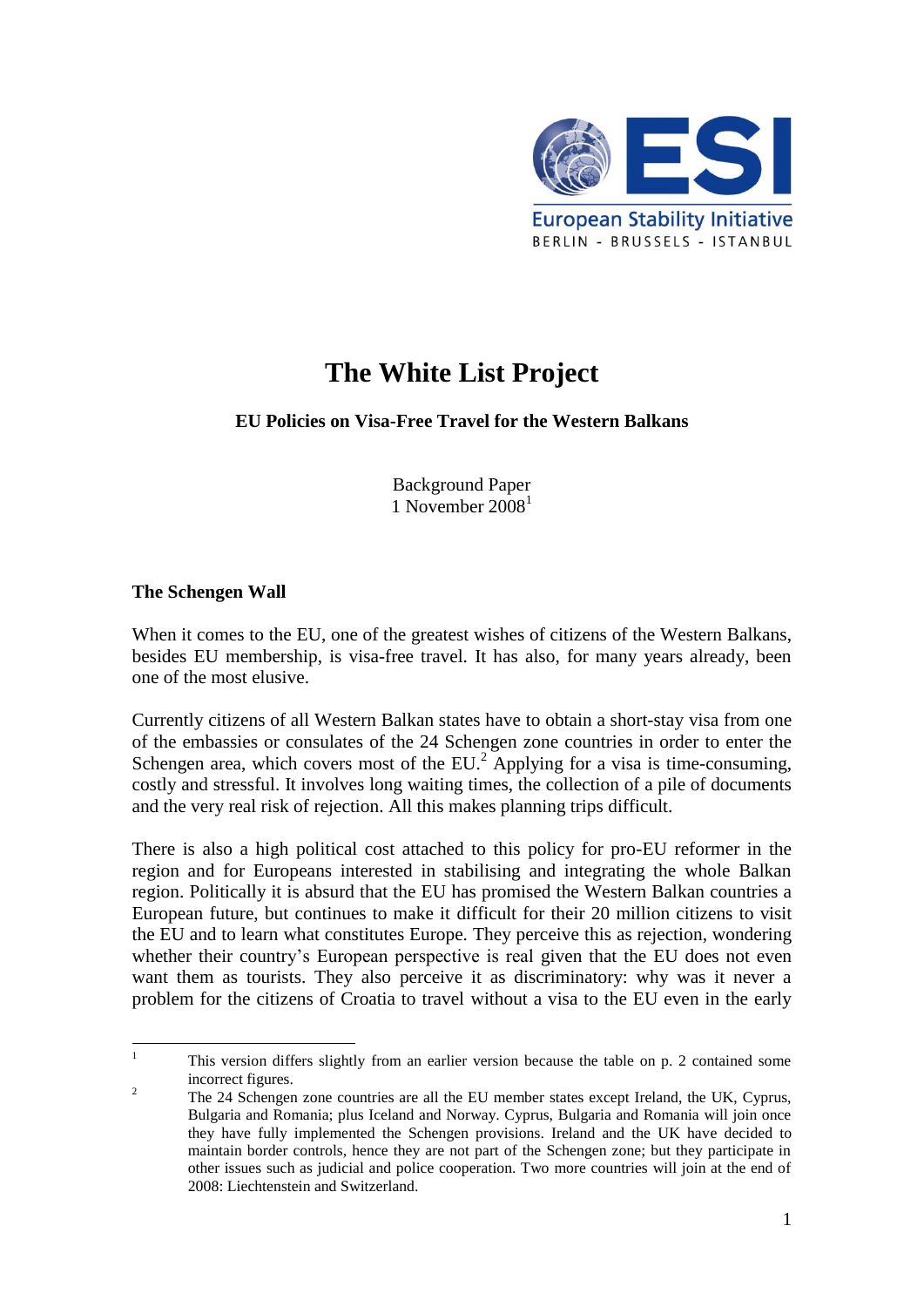1990s, while it is an insurmountable problem for the people from small Macedonia or Albania today? Why can Bosnian Croats, who often have two passports, travel without restrictions with their Croatian passport, while their Bosniak neighbours cannot? Why was the EU able to lift visa restrictions for Bulgaria in 2001, but is still not able to do this for an official EU candidate such as Macedonia in 2008? As one of many frustrated citizens from the region, 30-year old Amila Celebic from Sarajevo sums up popular feelings in the region:

―The issue of the visa regime is one of those that our authorities have not managed to resolve for years. New generations like mine do not even know what visa-free travel means. Our parents had it, and perhaps they are even more embittered now… Most young people in Bosnia have never travelled to EU countries, so the logical question is: how can they develop a European vision if they have never experienced Europe, not even as tourists?"

Generally speaking, it is EU interior ministers who support maintaining the status quo. Foreign ministers are more open to visa-liberalisation for the Western Balkans. The two main reasons for the visa restrictions, according to interior ministries, are fears of an expansion of organised crime into the EU and illegal work migration. Both warrant a closer look.

|               | Austria    | <b>France</b>            | <b>Germany</b> | Greece | <b>Italy</b> |
|---------------|------------|--------------------------|----------------|--------|--------------|
| Albania       | 21% (2006) | 21%                      | 24%            | 26%    | 9%           |
| BiH           | 19% (2006) | 5%                       | 15%            | 2%     | $1\%$        |
| Macedonia     | 14%        | 9%                       | 17%            | 3%     | 7%           |
| Montenegro    |            | $\overline{\phantom{a}}$ |                | 5%     | 0.3%         |
| <b>Serbia</b> | 5% (2006)  | 6%                       | 10%            | 3%     | 2%           |

**Schengen visa applications denied in 2007<sup>3</sup>**

Concerns about illegal work migration are often exaggerated given the relatively small number of citizens from the Western Balkans (20 million) and the fact that their diasporas in the EU have already helped many of those who wanted to work abroad to

 $\overline{3}$ The table relates to applications for, and denials of, visa to enter the Schengen area and stay there for a short period of time. This type of visa is the most frequently requested and issued Schengen visa, a so-called C visa. Most rejection rates have been calculated based on figures published annually by the EU Council Secretariat, in this case the figures for 2007 (http://register.consilium.europa.eu/pdf/en/08/st08/st08215.en08.pdf). They refer to visa requested at all the consular services of each covered Schengen country in the respective Western Balkan country. One exception is Austria, which submitted incomplete data for 2007 to the Council, so that in Austria's case the figures for 2006 were mainly used (http://register.consilium.europa.eu/pdf/en/07/st10/st10700-ad02.en07.pdf). The other exception is Macedonia since the Council statistics are misleading for Macedonia. In order to obtain the correct figures for Macedonia, the consular services of the five EU member states were contacted directly. The problem is the following: Greece does not recognise the constitutional name of the Republic of Macedonia and hence Macedonian passports and visa affixed to them. So, in the case of Macedonian citizens, Schengen countries issue so-called VTL visa – visa with a territorially limited validity, in this specific case "Schengen area minus Greece". However, the Council statistics do not show that VTL visa are issued *instead* of C visa, so that the figures of C visa applied for and C visa issued show an incorrect picture. If Macedonian citizens want to travel to Greece, they need to apply for a visa at a Greek consular office, and it is issued on a piece of paper separate from the passport.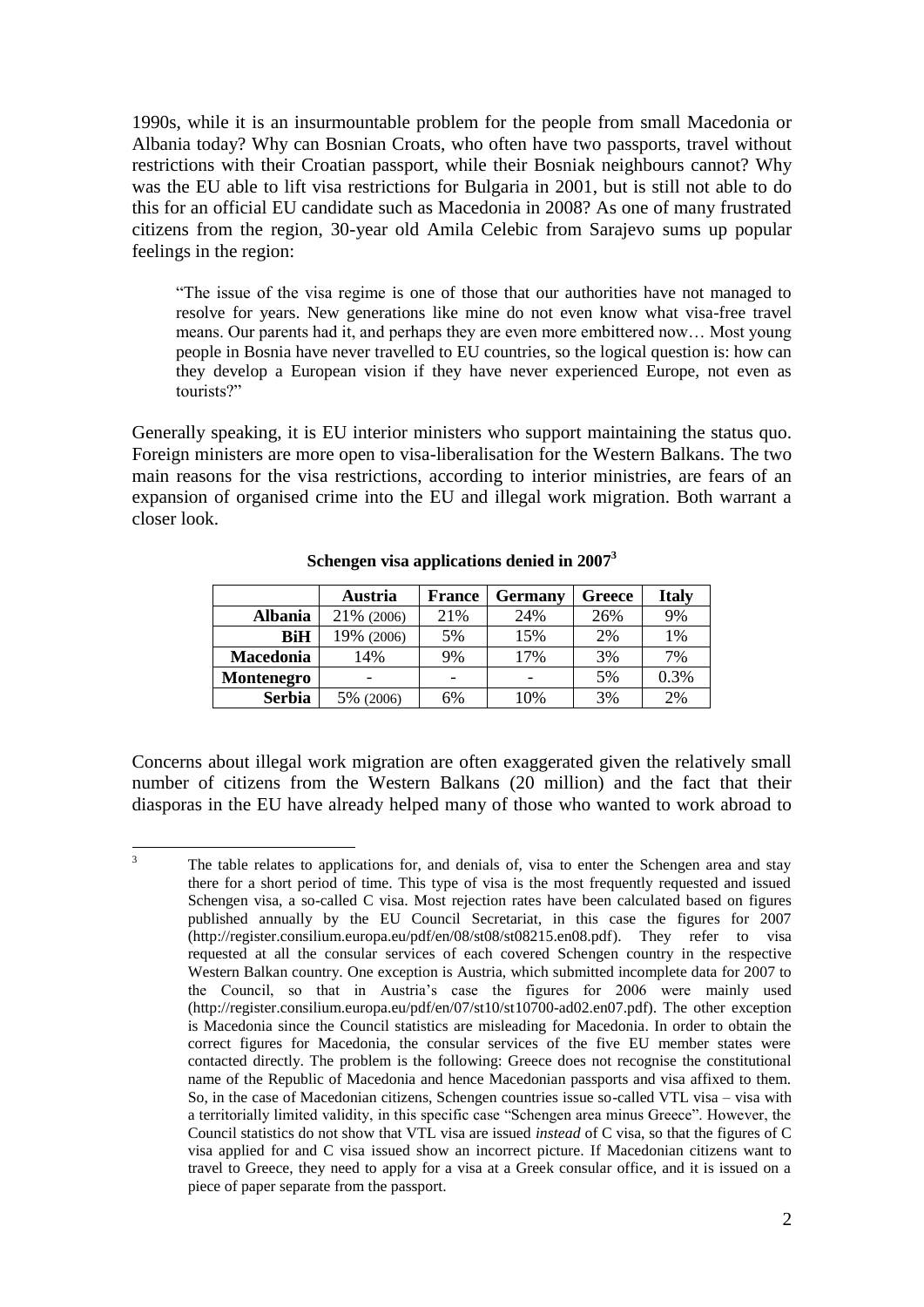do so. A study for the United Nations Development Programme (UNDP), which analysed a wide range of migration-related data from governments as well as surveys in Southeast Europe, came to the following conclusion in 2005:

―The survey data points to two important conclusions. First, they show that many of those who wish to work in the EU have already done so, even if illegally. Second, they show that Southeast Europe's migration potential in absolute numbers is relatively small […]. A maximum estimate of temporary migrants from the Western and Eastern Balkans together — weighted by availability of contacts and work — might be 1.5 million. The Western Balkan countries' contribution to this figure would be between 500,000 and one million altogether. This is a manageable figure for the European Union: Italy and Greece alone already have more migrants than this from the region. $14$ 

With regard to organised crime emanating from the Western Balkans, all available evidence shows that it is receding as a major threat.

According to a recent report by the UN Office on Drugs and Crime (UNODC) the image of the Balkans as a hotbed of criminal activities is outdated. UNODC finds that "the Balkan region is one of the safest in Europe."<sup>5</sup> The levels of classic crime – crime against people and property, such as murder, robbery, rape, burglary and assault - are lower in the Balkans than in Western Europe. The smuggling of drugs, guns and human beings through the region is also in decline, although the Balkans remains a transit zone for heroin destined for Western Europe.

However, the main traffickers of heroin into Europe, unlike widely believed, are not ethnic Albanians. Based on an analysis of 18,749 heroin trafficking arrests made in 2004 in 15 European countries, *all* citizens of Albania, Serbia and Macedonia combined (as criminal statistics do not differentiate between the different ethnic groups within a country and there are ethnic Albanians in all three countries) represented only about 6% of the heroin trafficking arrestees. UNODC concluded:

"In short, the single most notorious Balkan organized crime phenomenon – the role played by ethnic Albanian traffickers in West European heroin markets – appears to be in decline. Similar trends are seen in the other major organised crime markets involving the region. $^{56}$ 

The governments of Western Balkan countries have continuously lobbied the EU to liberalise the visa regime. As far back as in 2003 at the EU/Western Balkans Summit in Thessaloniki, EU leaders promised them discussions with the European Commission about the reforms necessary to abolish the visa requirements.

―We acknowledge the importance the peoples of the Western Balkans attach to the perspective of liberalisation of the  $EU$ 's visa regime towards them. We recognise

 $\overline{A}$ <sup>4</sup> Alina Mungiu-Pippidi, *Seeking the Virtuous Circle: Migration and Development in South Eastern Europe*. In: Development and Transition, A newsletter published by UNDP and the London School of Economics, Issue 2, November 2005, pp. 7-11, available at: http://www.developmentandtransition.net/uploads/issuesAttachments/13/DevelopmentAndTrans ition2.pdf. The article is based on a study done for UNDP.

<sup>5</sup> United Nations Office on Drugs and Crime, *Crime and its Impact on the Balkans,* May 2008, p. 5, available at: http://www.unodc.org/documents/data-and-analysis/Balkan\_study.pdf.

<sup>6</sup> Ibid., p. 14.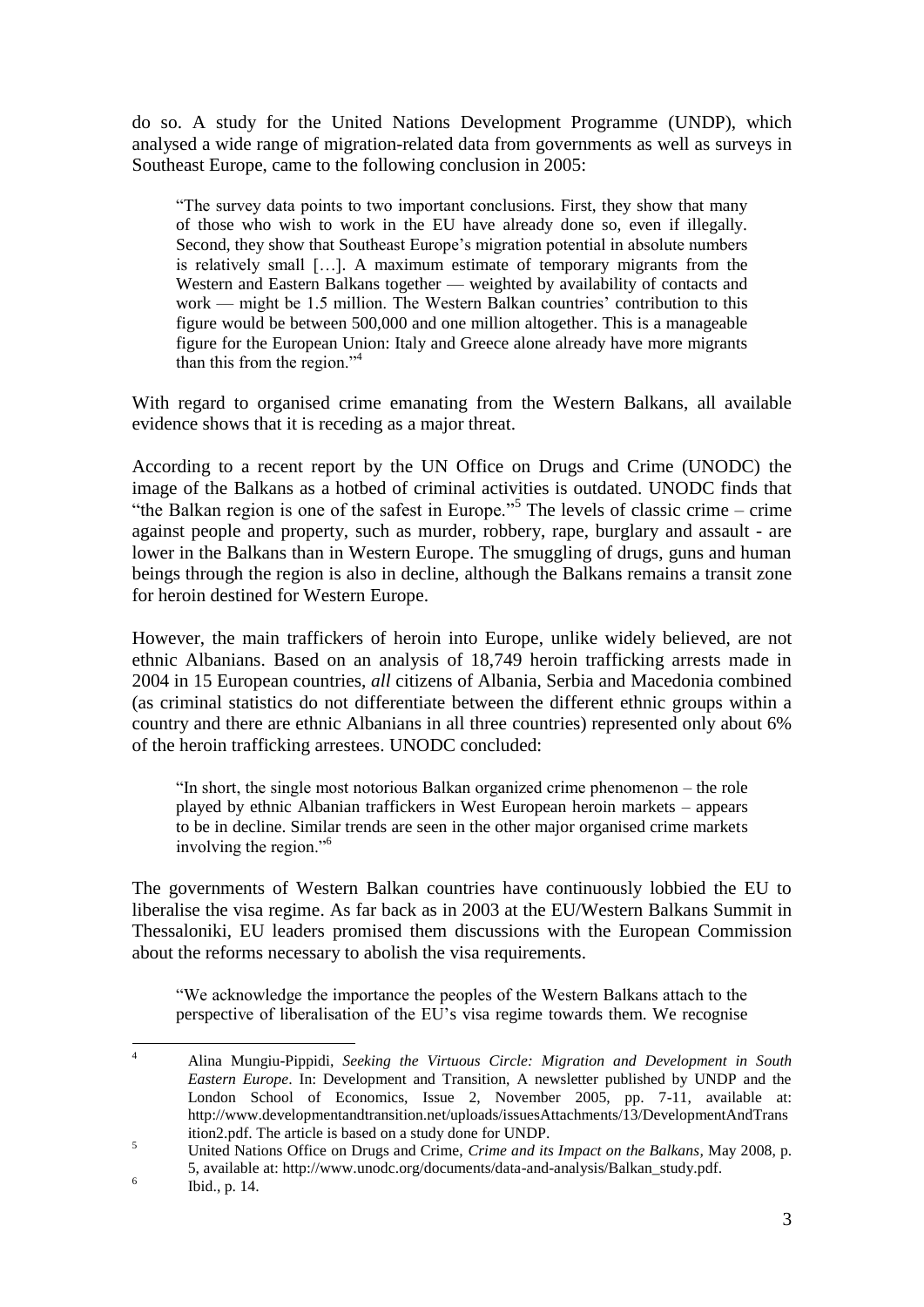that progress is dependent on implementing major reforms in areas such as the strengthening of the rule of law, combating organised crime, corruption and illegal migration, and strengthening administrative capacity in border control and security of documents. The Western Balkan countries welcome the intention of the Commission to hold discussions, within the framework of the Stabilisation and Association Process, with each of them, regarding the requirements for how to take these issues forward in concrete terms."<sup>7</sup>

But for years nothing happened. In 2006, at last, the EU agreed *to ease* visa application procedures in return for agreements on the readmission of illegal migrants from, or having a clear link with, the Western Balkans. However, this had more to do with the EU's desire to be able to send back not only illegal migrants that hold the citizenship of a Western Balkan country, but also third-country nationals and stateless persons who have transited through the Balkans. The wish to simplify visa application procedures in order to increase people-to-people contacts was secondary. The resulting Visa Facilitation Agreements, which entered into force on 1 January 2008, have not changed much on the ground (see next chapter).

| The isolation of the Balkans:<br><b>Henley Visa Restrictions Index 2006</b><br>Number of countries to which the citizens of the mentioned country<br>could travel without a visa in 2006 |     |  |  |  |
|------------------------------------------------------------------------------------------------------------------------------------------------------------------------------------------|-----|--|--|--|
| Denmark, Finland, US (most unrestricted)                                                                                                                                                 | 130 |  |  |  |
| Poland                                                                                                                                                                                   | 106 |  |  |  |
| Croatia                                                                                                                                                                                  | 84  |  |  |  |
| <b>Serbia and Montenegro</b>                                                                                                                                                             | 32  |  |  |  |
| Macedonia                                                                                                                                                                                | 31  |  |  |  |
| <b>Bosnia and Herzegovina</b>                                                                                                                                                            | 25  |  |  |  |
| <b>Albania</b>                                                                                                                                                                           | 17  |  |  |  |
| Burma (Myanmar)                                                                                                                                                                          | 15  |  |  |  |
| Afghanistan (most restricted)                                                                                                                                                            | 12  |  |  |  |

Henley & Partners is a firm specialised in international immigration, consular and citizenship law. Henley Visa Restrictions Index, see http://www.henley-partner.com/citizenship/visa-restrictions/.

Recognising that visa *facilitation* cannot be a substitute for visa *liberalisation*, more and more EU member states started advocating that the Commission begin discussions on visa-free travel with the Western Balkan countries. In the Council, where the EU member states come together to discuss and decide policy, there were heated discussions between the proponents and the opponents of visa liberalisation for the Western Balkans.

Slovenia, at the helm of the EU during the first half of 2008, pushed for the abolishment of the visa requirements, having made the Western Balkans one of its priorities. A decision was triggered by Kosovo's independence, which was finally to be declared in February 2008. This led the EU to look for a sweetener for Serbia. On 18 January 2008, then-Commissioner for justice, freedom and security Franco Frattini announced a

 $\overline{7}$ <sup>7</sup> Thessaloniki Declaration, 21 June 2003, available at: http://www.consilium.europa.eu/ueDocs/cms\_Data/docs/pressdata/en/misc/76291.pdf.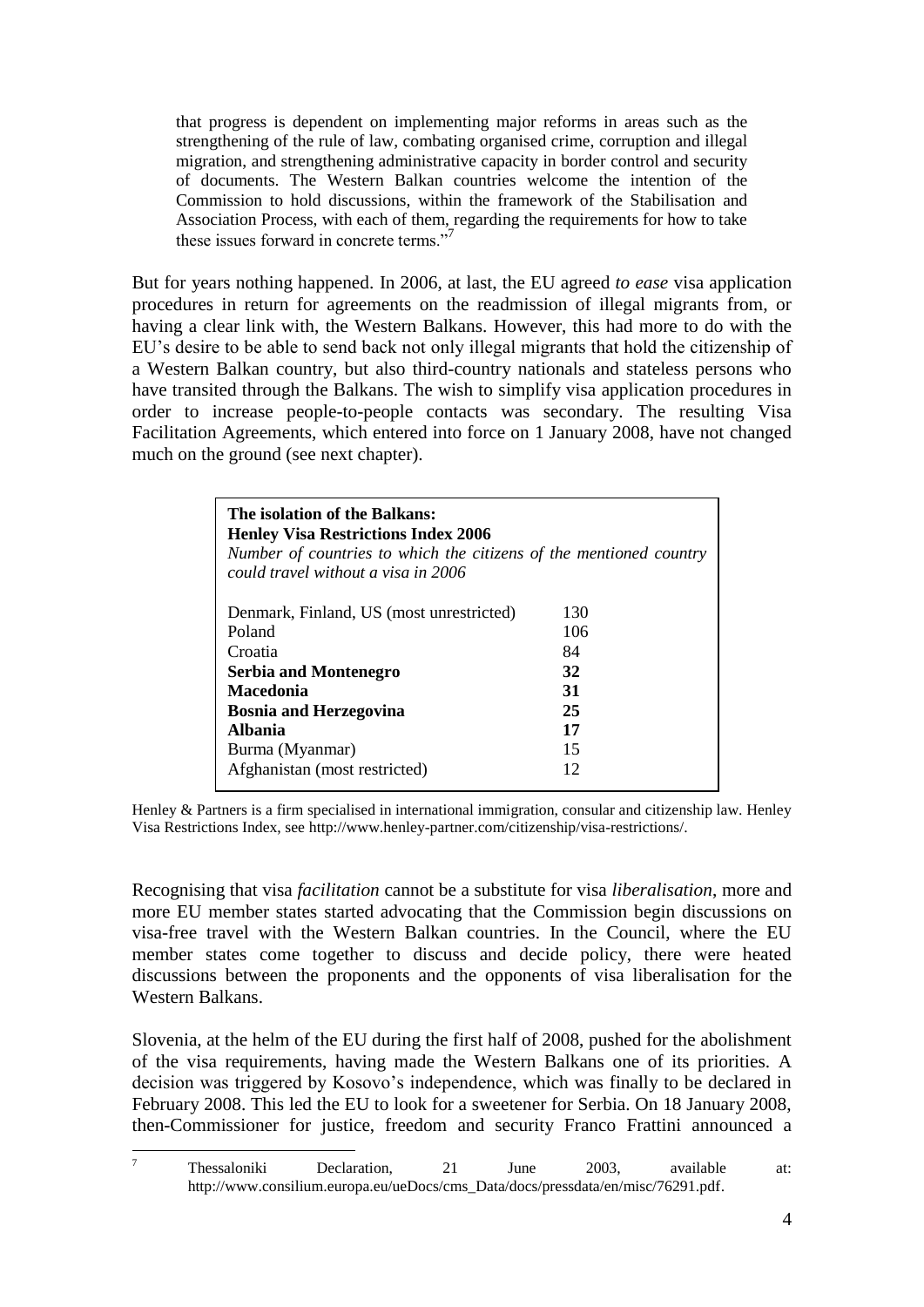dialogue on visa-free travel with Serbia. $8$  Once the dialogue was established with Serbia, it could not be denied to its neighbours. Ten days later, on 28 January, the Council:

―welcomed the intention of the European Commission to launch soon a visa dialogue with all the countries in the region and expressed its readiness to further discuss this issue […] with a view to define detailed roadmaps setting clear benchmarks to be met by all the countries in the region in order to gradually advance towards visa liberalisation. This would enable the Council and the Commission to closely monitor progress in necessary reforms."<sup>9</sup>

By 5 June 2008, the Commission launched had visa dialogues with all Western Balkan countries except Kosovo, and issued roadmaps for each of them.<sup>10</sup> Concessions had to be made to the reluctant member states, which insisted on strict conditions in the roadmaps and their involvement in monitoring and evaluating.

On 4 September 2008, Jacques Barrot, the responsible European Commissioner in charge of justice, freedom and security issues, stated that visa-free travel for frontrunners like Macedonia, which is already meeting almost all necessary conditions, could be introduced as early as  $2009$ .<sup>11</sup> However, other Commission officials consider this a bit too optimistic due to lengthy procedures in the EU institutions. They also point to EU members such as Germany and Belgium, at times also Austria, Italy, the Netherlands and Spain, that remain sceptical about lifting the visa requirements.

Nonetheless, Western Balkan countries now have a good chance to shake off the joke of visa restrictions. They obviously need to make progress in meeting the benchmarks set out in the visa roadmaps. Among other things, the required measures will alleviate the fears of sceptical EU member states. But independently of this, it is important that the two main arguments against visa liberalisation – illegal work migration and organised crime from the Western Balkans - are not abused by EU politicians to pander to populist sentiments.

## **Much ado about little: the visa facilitation agreements**

The visa facilitation agreements with Albania, Bosnia and Herzegovina, Macedonia, Montenegro and Serbia entered into force on 1 January 2008, following their negotiation between the European Commission and the countries between November

<sup>8</sup> <sup>8</sup> Commission press release, Declaration of Vice-President Franco Frattini on the launch of a dialogue on visa free travel for Serbia, 18 January 2008, available at: http://europa.eu/rapid/pressReleasesAction.do?reference=IP/08/63&format=HTML&aged=0&la nguage=EN&guiLanguage=en.

<sup>9</sup> Conclusions of the General Affairs and External Relations Council, 28 January 2008, p. 17, available at: and a state at a state at  $\alpha$  and  $\alpha$  at  $\alpha$  and  $\alpha$  at  $\alpha$ .

http://www.consilium.europa.eu/ueDocs/cms\_Data/docs/pressData/en/gena/98460.pdf.

<sup>10</sup> Albania, Bosnia and Herzegovina, Macedonia, Montenegro and Serbia.

<sup>11</sup> BalkanInsight, *EU to Scrap Visas for Macedonia in 2009*, 4 Sept. 2008, available at: www.balkaninsight.com/en/main/news/12890/ and Southeast European Times, *Macedonia's EU progress stalled over name dispute, missed benchmarks*, 8 Sept. 2008, available at: www.setimes.com/cocoon/setimes/xhtml/en\_GB/features/setimes/features/2008/09/08/feature-02.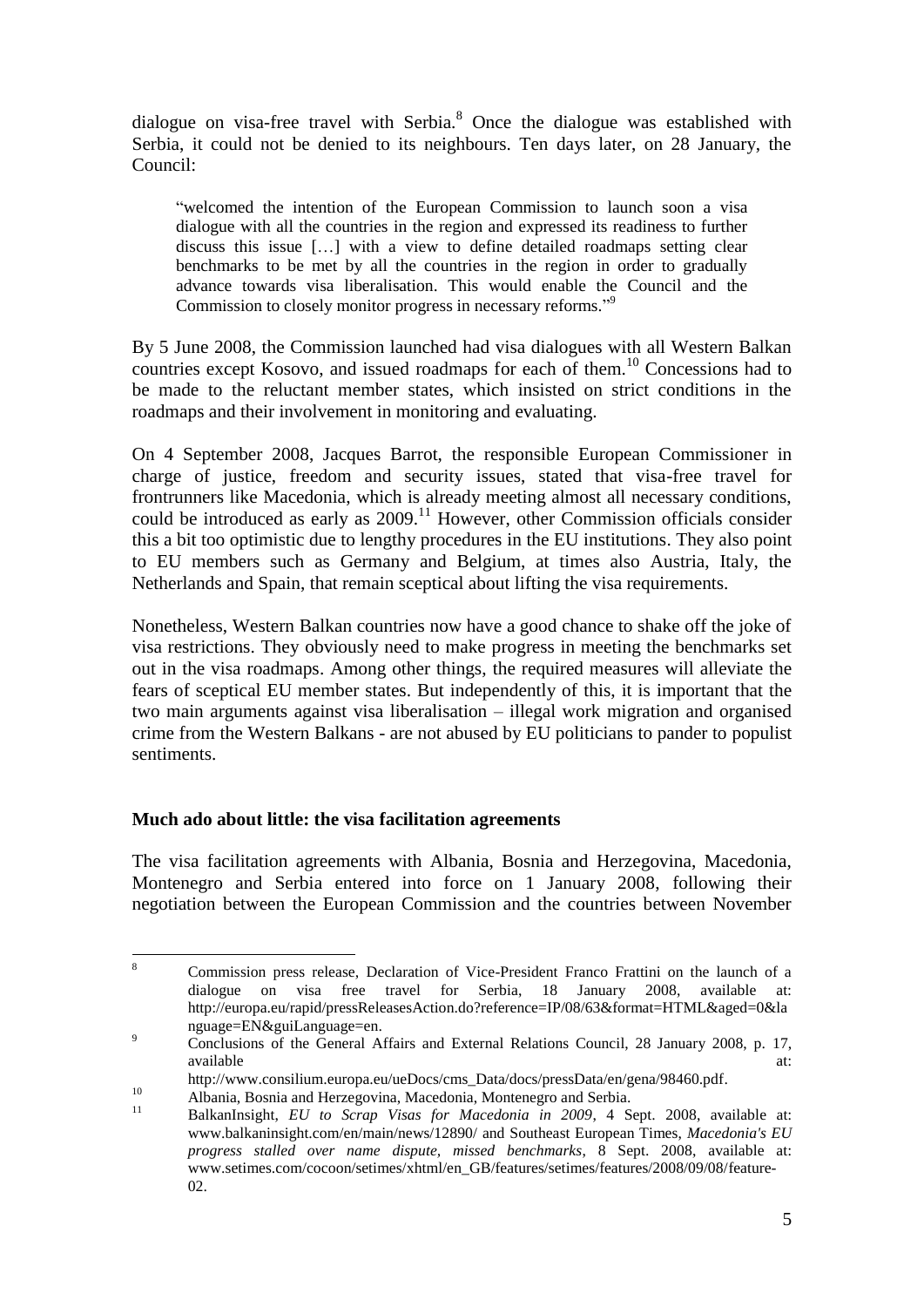2006 and May 2007. These agreements are supposed to ease visa application procedures, but they do not abolish the requirement of a visa.

There are several types of Schengen visas, but the most frequently used to enter the Schengen zone is a short-stay single-entry visa. This visa can be valid for up to three months and does not entitle to any kind of employment. While the EU has prescribed some of the conditions to qualify for a visa, other requirements and the types of proof that need to be furnished are at the discretion of the issuing country and also depend on the personal circumstances of the applicant.

The applicant must justify the purpose and conditions of the intended trip. Before the visa facilitation agreements, a consular service could request various documents to demonstrate the purpose of the journey, for example a letter of invitation, a letter from the sending entity (employer, university) and a hotel reservation or a statement issued by a local authority guaranteeing that the applicant will be accommodated by a private person or institution. Since 1 January 2008, usually only one document has been necessary to justify the purpose  $-e.g.$  a businessperson needs a document from the host company or organisation endorsed by the Chamber of Commerce of the applicant's country, a student needs a letter or proof of enrolment from the host university or school, a tourist needs a certificate from a travel agency etc.

However, other requirements have remained in force. The applicant must demonstrate adequate financial means to finance the journey including the return trip with cash, travellers' cheques, credit cards and/or bank statements. As a rule, applicants must have proof of adequate health insurance covering repatriation and medical care for a minimum of 30,000  $\epsilon$ . The consular service can also require the applicant to produce proof of place of residence, of ties with the country of residence (family, employment, business, property) and proof of their social and professional status. In case of refusal, the visa-issuing country does not have to provide any explanation.

Other changes that the visa facilitation agreements have brought are a reduced visa fee of 35  $\epsilon$  instead of 60  $\epsilon$ , an exemption of the fee for many groups of applicants (such as pensioners, students, sportspeople, journalists etc. – in Macedonia's case, the Commission claimed that 80% of the applicants are exempted,<sup>12</sup> and in Bosnia's case, that up to 50% are exempted<sup>13</sup>), a deadline for decisions on applications to be made within 10 calendar days, and clear conditions who qualifies for multi-entry visas. What was up for negotiations with the concerned countries were the groups of people who would benefit from the reduced number of documents to justify the purpose of the visit and the exemption from the visa fee, so that the five visa facilitation agreements differ in that.

 $12<sup>°</sup>$ <sup>12</sup> Commission press release, *Roadmap on visa free travel for all citizens of the former Yugoslav Republic of Macedonia*, 8 May 2008, available at: http://europa.eu/rapid/pressReleasesAction.do?reference=IP/08/724.

<sup>13</sup> Commission press release, *Roadmap on visa free travel opens EU doors to Bosnia and Herzegovina,* 5 June 2008, available at: http://europa.eu/rapid/pressReleasesAction.do?reference=IP/08/874&format=HTML&aged=0&l anguage=en&guiLanguage=en.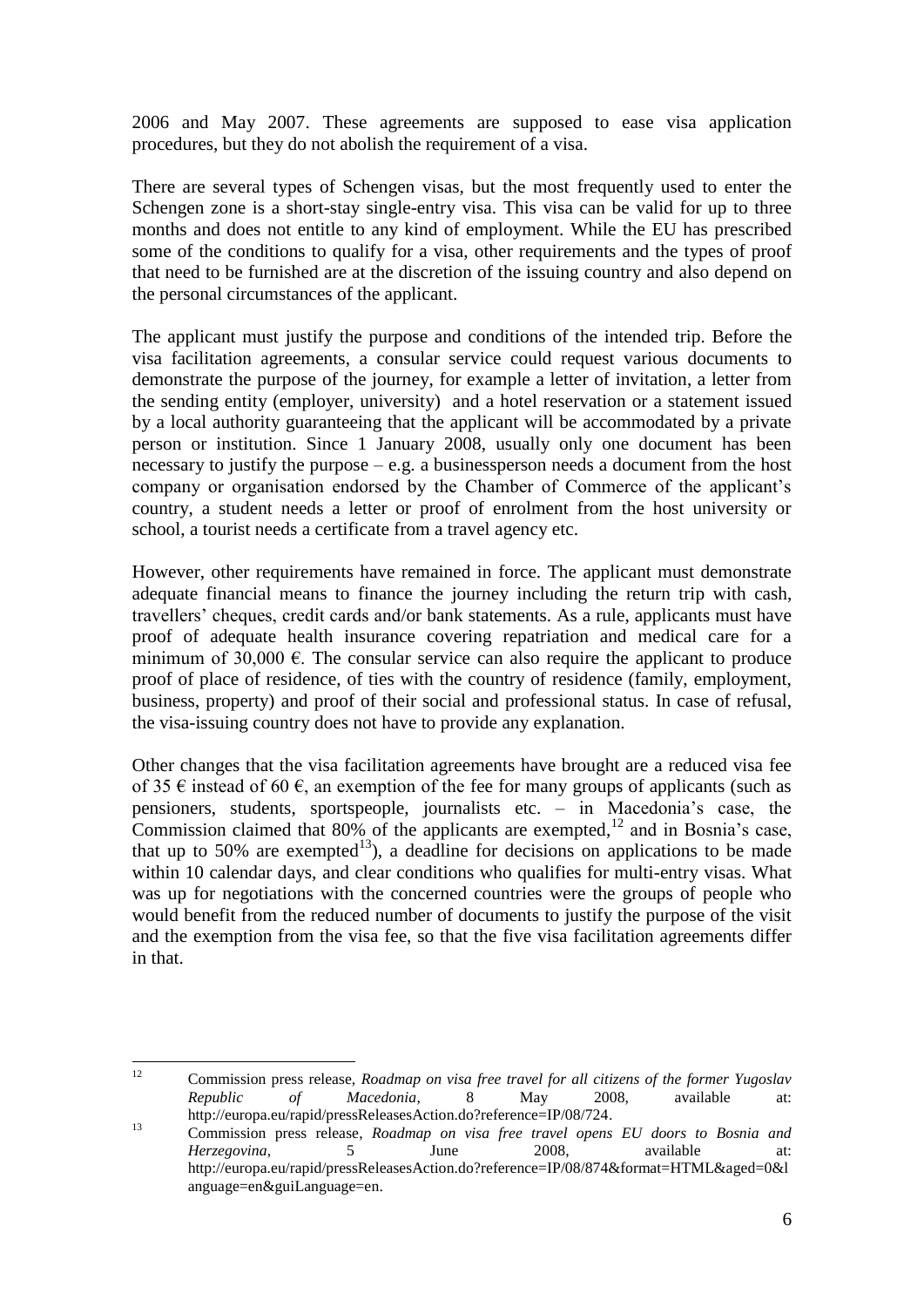According to hotline surveys<sup>14</sup> conducted by the European Citizen Action Network (ECAS) in partnership with regional NGOs, the visa facilitation agreements have not improved much on the ground.

―There is a huge gap between the declaration by the European Council [meeting of the EU heads of state or government] on 20 June [2008] that ‗promoting people-topeople contacts between the Western Balkans and the EU is of the utmost importance', and what is actually happening on the ground. So far we can find no positive response to visa facilitation from across the Region, except as an idea. Most people do not perceive the difference between the situations before and after the entry into force of the agreement."<sup>15</sup>

Examples of the problems include: Some embassies and consulates have introduced call-based procedures to make appointments managed by subcontractors, where the caller pays an increased telephone rate (up to 1  $\epsilon$ /minute); although decisions on visa applications have to be made within 10 days now, in Tirana the waiting time for an appointment with the Greek and Italian consulates are sometimes 2-3 months; respect and politeness towards applicants are still often lacking. A well-known Albanian academic, Professor Ylli Popa, was asked by an Albanian employee of an Italian consulate: "Are you going to sleep under the bridge?", when he delivered the supporting documents for his visa application.<sup>16</sup>

## **The light at the end of the tunnel: visa liberalisation**

The visa roadmaps are almost identical, listing around 50 individual activities by a rough count, but they take into account the specific situation in each country in terms of existing legislation and practice. The conditions range from purely technical matters, such as the issuance of machine-readable passports with a gradual introduction of biometric data (fingerprints), to the adoption and implementation of a raft of laws and international conventions, to very broad matters such as progress in the fight against organised crime, corruption and illegal migration.

The required actions fall broadly into these categories:

- Implementation of the readmission agreement
- Implementation of the visa facilitation agreement
- Passports, document security & biometrics
- Border management
- Carrier's responsibility
- Asylum policy
- Migration management
- Preventing and fighting organised crime, terrorism and corruption
- Judicial cooperation in criminal matters (internationally and with the EU)

 $14$ <sup>14</sup> People in the five Western Balkan countries could call a local phone number advertised in the local media during two weeks.

<sup>&</sup>lt;sup>15</sup> ECAS press release on the project "Does it really matter? Visa facilitation in the Western Balkans: Monitoring of the new agreements", 6 August 2008, available at: http://www.ecascitizens.eu/content/view/138/146/.

 $^{16}$  Ibid.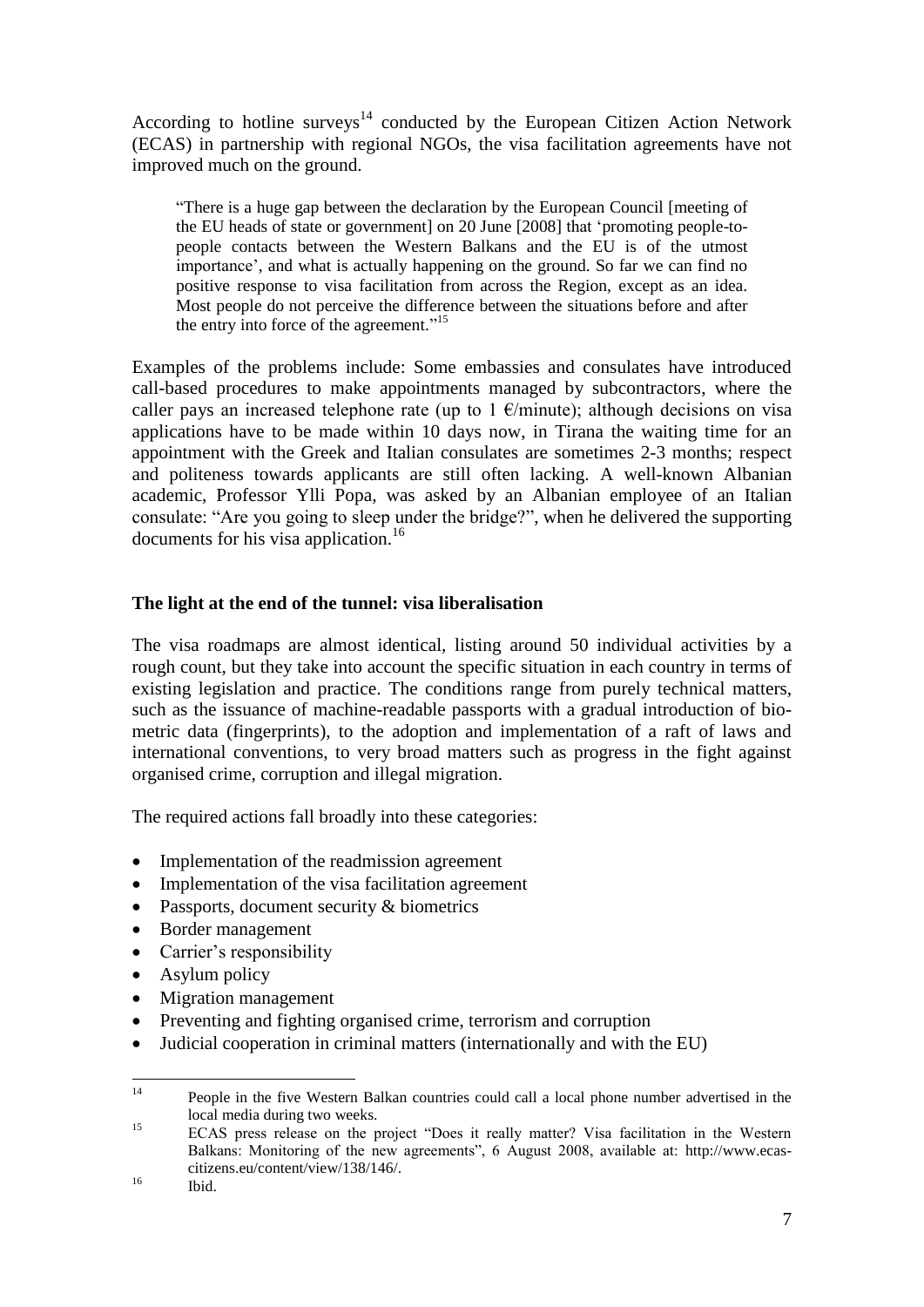- Law enforcement cooperation (nationally and internationally)
- Data protection
- Freedom of movement for the country's nationals
- Non-discrimination in the issuance of ID documents
- Citizens' rights including protection of minorities
- Rate of refused visa applications for the entry into Schengen should approach 3% (this provision caused a lot of discussion since both consular practices  $-$  e.g. the availability of good and clear information - and the intellectual capabilities of applicants have an impact on the rate)
- Measures to implement EU travel bans

As announced in the Council conclusions of 28 January, not only the Commission will monitor progress, but also the member states, which is unusual. In its regular implementation reports, the Commission has to take into account "input from experts including Member States' experts."<sup>17</sup> A Commission official said: "It wasn't easy. The member states were very clear that they wanted to be inserted in determining the criteria, monitoring and evaluation."<sup>18</sup>

Once a country meets the conditions, the Commission will make an official proposal to the Council to lift the visa restrictions for this country by amending Council Regulation  $539/2001$ .<sup>19</sup> This law lists all the countries whose nationals require a visa to enter the Schengen area ("black list") as well as the countries whose nationals are exempt from this provision ("white list"). The Council will vote by majority,  $20$  which means that opposing member states could be outvoted. However, it is unlikely that the Commission would even go so far as to make a proposal against opposing member states if they represent a significantly influential or large group.

According to the Commission, Macedonia and Serbia are the countries most advanced in meeting the roadmap benchmarks. Despite announcements that they could enjoy visa-free travel as early as 2009, it is more likely that it will be 2010 provided that they maintain the speed of reform. The period between the moment when the Commission arrives at a positive assessment to a formal decision by the Council to lift the visa requirement can easily be six months, if not longer. This means that Macedonia would have to be declared fit for visa liberalisation in the spring of 2009 for the amended Regulation to enter into force before the end of the year. However, much will depend on the political atmosphere once Macedonia – or one of the other countries – can demonstrate concrete progress.

<sup>17</sup>  $17 \t\t Paragraph A in the roadmaps.$ 

<sup>&</sup>lt;sup>18</sup> The official spoke on condition of anonymity. Interview on 30 May 2008 in Brussels.

Council Regulation (EC) No 539/2001 of 15 March 2001 listing the third countries whose nationals must be in possession of visas when crossing the external borders and those whose nationals are exempt from that requirement, available at: http://eurlex.europa.eu/smartapi/cgi/sga\_doc?smartapi!celexapi!prod!CELEXnumdoc&lg=EN&numdoc= 32001R0539&model=guichett.

<sup>&</sup>lt;sup>20</sup> The voting mechanism is called *qualified majority voting*. It requires for a proposal from the Commission to pass 255 out of a total 345 votes. Each member state has a number of votes that roughly correspond to population, but are weighted in favour of smaller states. A member state may also request verification that the qualified majority represents at least 62% of the total EU population. In the case of visa issues, the figures are slightly different as Ireland and UK are not part of the Schengen zone.